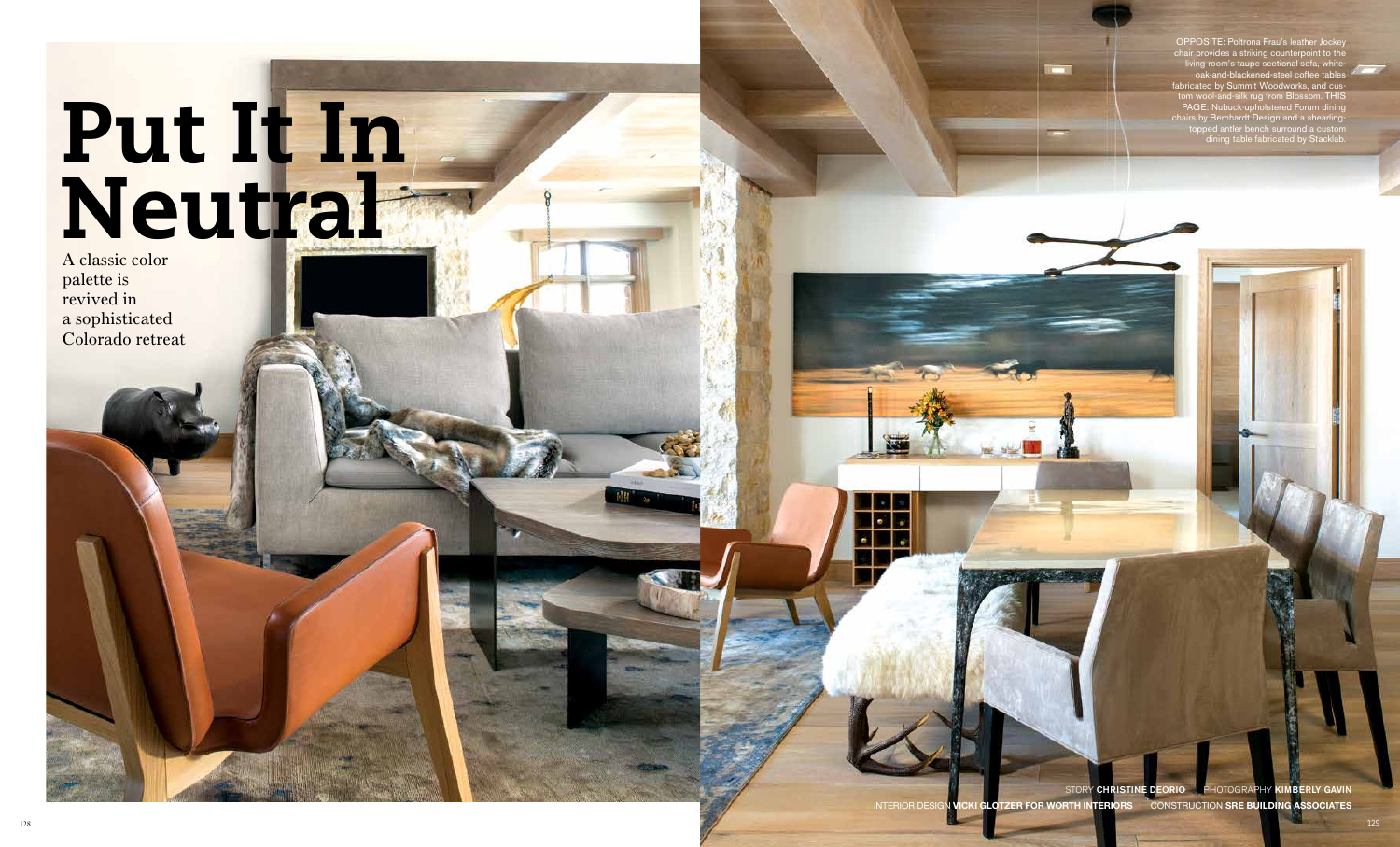This Bachelor Gulch condo's design narrative begins in much the same way. Peruvian couple Alfonso and Teresa Garcia-Miro had rented a unit in the Snow Cloud Lodge each winter for more than a decade before deciding to make one their permanent vacation home. They chose their two-bedroom condo for its ski-in/ski-out location and west-facing mountain view, and hired Vicki Glotzer—then a designer for Worth Interiors and now principal of her own firm, Studio Floyd—to help them make the tired, honey-pine-clad spaces feel lighter and more contem porary. But instead of banning brown from the color palette, they suggested it. In fact, Alfonso sums up their vision in two words: "neutral contemplation."  $\blacksquare$  and dated mountain home and feel bright, fresh, modern—and This Bachelor Gulch condo's much the same way, Peravian condo's carcia-Miro had rended a unit in the winter for more than a decade before permanent vacatio

ou've heard the story before: Homeowners purchase a dim and dated mountain home and hire a designer to make it feel bright, fresh, modern—and anything but brown.

The couple showed Glotzer a series of "inspiration photos" that made their concept more concrete. "They were uncluttered European-chalet-style interiors, with very simple white walls and white-oak details," the designer recalls. "It was all about the feeling, which was clean, cozy and soft."

To re-create the serene vibe, Glotzer began by developing a simple, neutral palette of colors and materials, which she ap plied to every inch of the 1,500-square-foot residence. "The living spaces are all in one big rectangular room," she says, "so the eye has to take in everything at once. Maintaining the same materi als and colors throughout the space makes it look larger."

Glotzer replaced the condo's honey-colored wood floors with sleek, European white-oak planks, which she also applied to the master bedroom and powder room walls and the living area's ceiling. A faux-finish painter updated the original window trim to match. For the kitchen and bathrooms, Glotzer specified cus tom cabinetry with rift-sawn white-oak veneers. And in the liv ing room, she swapped the fireplace wall's old dry-stack stone for light quartz blocks.

The palette has a fresh, sophisticated feel that Glotzer attri butes to the specific shades she selected. "Many browns have orange and red undertones, which feel dated," she says. "I like to use cooler taupe tones that have much more gray in them. It's a

A shearling-topped hanging lounge chair by Blackman Cruz and faux-fur throw by Romo Fabrics add cozy texture to the living room. Tokio's Carbon LED Pendant Light hangs overhead.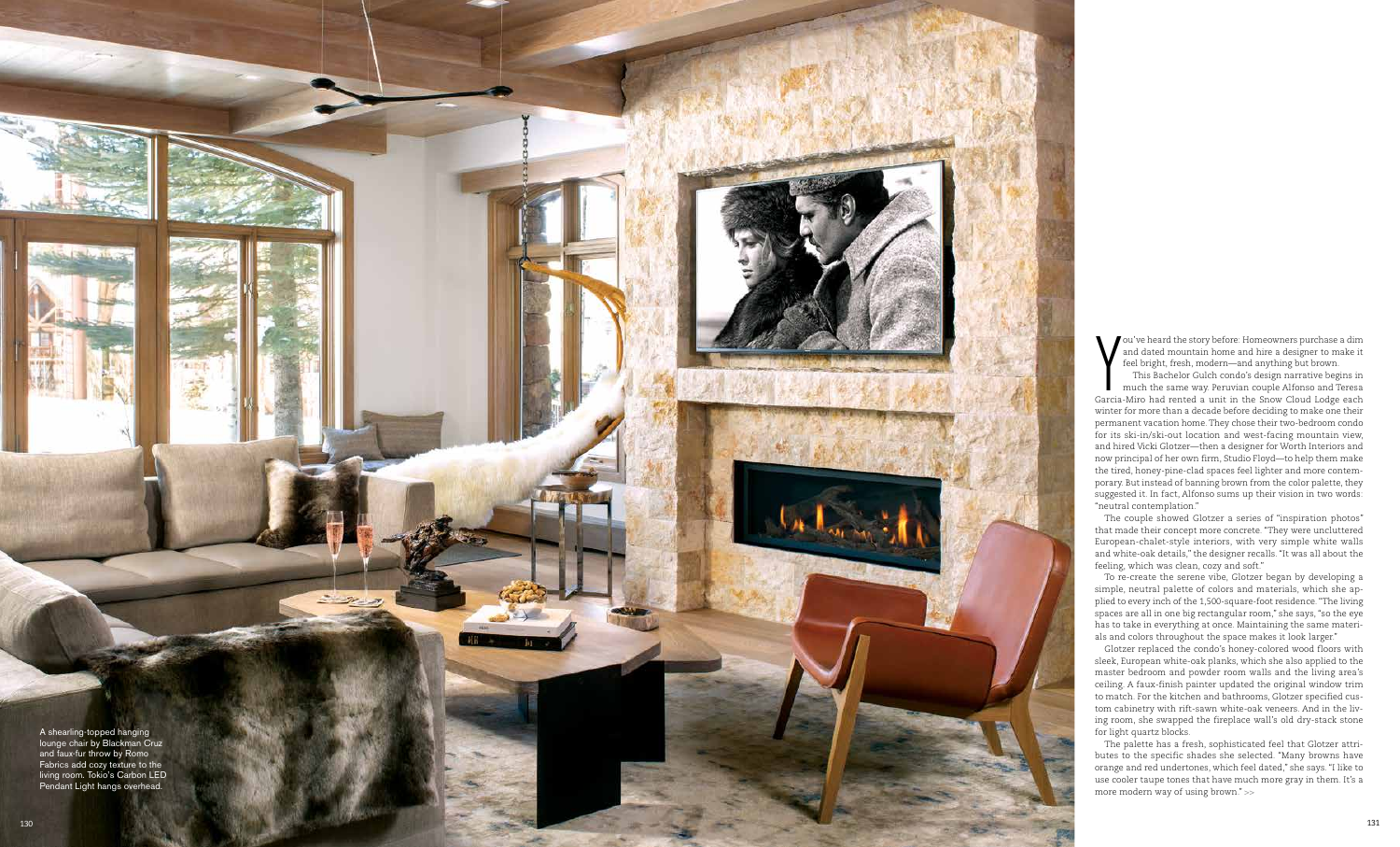OPPOSITE, FROM TOP: Elegant Cabinetry

created the kitchen's wood-veneered and opaque white-glass cabinets; the countertops are Caesarstone in Blizzard, and the marble backsplash tile is from Decorative Materials. The living room's small accent table from Palecek combines a polished stainless-steel base with a petrified-wood top. THIS PAGE: Walls clad with large-format porcelain tile and a Caesarstone slab provide a waterproof backdrop for the master bathroom's freestanding tub. The shearling-topped stool is from the homeowners' collection.

*What's the trick to nailing the eclectic look? Start by finding furnishings that seem like opposites but that share a common color, material or texture. Here, we break down this condo's unique mix into a few opposing elements:* RUSTIC: Add too many weathered touches to interiors clad with wood, and you run the risk of getting downright rugged. Interior designer Vicki Glotzer incorporated just a hint of rustic here: a petrified-wood vessel sink and hair-on-hide mirror in the powder room, and a stone kitchen backsplash and fireplace wall. MODERN: Sculptural seating makes a modern statement in every room: angular Lineground #2 stools by Skram in the kitchen; the molded, leather Jockey chair by Poltrona Frau in the living room; and an Origami lounge chair from Thayer Coggin in the guest room. CLASSIC: This home's biggest furniture pieces are also the most timeless, like the master bedroom's Sleepway platform bed from Designlush, which Glotzer chose for its classic proportions and tailored nubuck upholstery. SLEEK: High-gloss surfaces remind us that this is a modern mountain home, from snow-white Caesarstone countertops and master bathroom walls, to the custom dining table's polished aggregate top. COZY: Fur and shearling accessories add warmth in a snap——and are easy to pick up and pack away come summer. Here, shearling tops chairs, benches, stools and the powder room floor, while faux fur cozies up the beds and living room sofa. BOHEMIAN: A little boho style goes a long way. Glotzer chose just one show-stopping piece——a woven-rattan hanging lounge chair from Blackman Cruz——to get the look.

## OPPOSITES ATTRACT





## "WE WANTED A PLACE FOR SKIING HOLIDAYS, BUT WHAT WE HAVE NOW IS A PLACE THAT FEELS LIKE HOME."

——*HOMEOWNER* ALFONSO GARCIA-MIRO